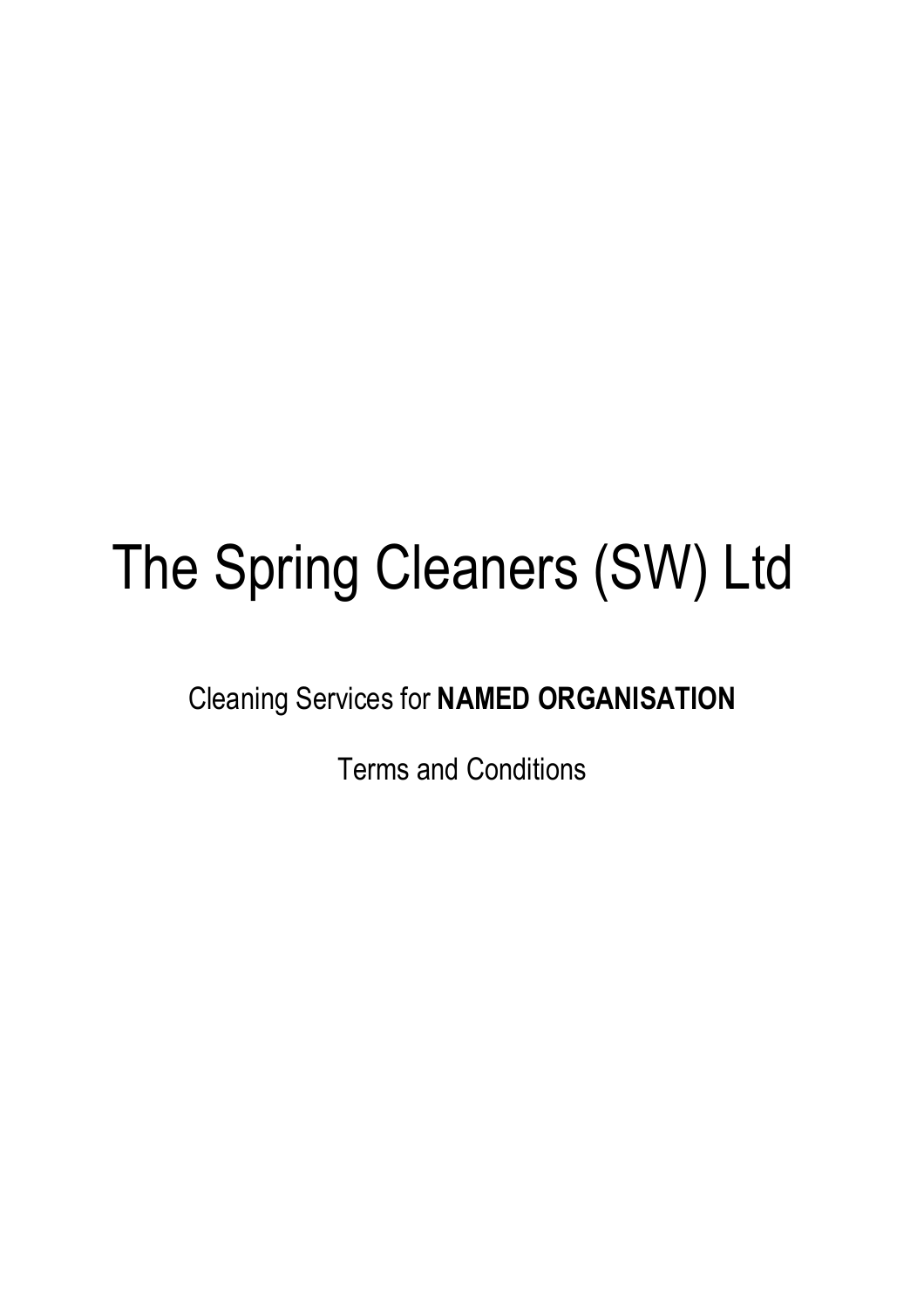The terms of business of The Spring Cleaners (SW) Ltd ("We" or "the Company") govern all transactions between **CLIENT NAME**, the client ("You" or "the Client") and the Company concerning the service supplied by the Company to The Client as specified in this agreement (the "Service"). We enter into this agreement ("Agreement") with You, intending that all the terms of the Agreement between us are included in these terms and conditions ("Terms") as well as in writing on the front of, or at the beginning of this Agreement to which these Terms are behind, or attached.

This Agreement commences on **DATE** and will last for a period of twelve months. The payment is £**AMOUNT** per month based on an hourly rate of £**AMOUNT** to be paid on **DATE** by standing order to the Company.

#### **1 PROVIDING THE SERVICE**

- 1.1 We will provide you with our vetted and trained commercial cleaners (a "Cleaner").
- 1.2 We will have vetted, personally interviewed, and reference checked each Cleaner. You may request details of the vetting procedure used in individual cases, where applicable.
- 1.3 We will allocate one or more Cleaners on, and subject to, these terms. When we have supplied the Cleaner with your details, and instructed the Cleaner with your cleaning requests, a Cleaner shall be deemed to have been allocated ("allocate" and "allocation" in these Terms will have that meaning).
- 1.4 The Service will be for such cleaning duties as agreed with you at the time of booking. If any estimate is given on how long it will take our Cleaner(s) to do the job, this is only an estimate based on the average time it takes to clean a property of similar size, without inspection, and based on information provided by you.
- 1.5 If at the commencement or during the course of providing the Service, it is apparent that the actual cost of the Service will exceed the quote provided by the Company, we will provide you with the option to pay an increased fee to complete the Service, or pay the quoted amount without the Service being completed.
- 1.6 If our cleaners need to collect keys from a third party's address outside the postal code of the premises where the work is to be carried out, then a £12.00 charge may apply to cover our travel and administrative expenses.
- 1.7 Parking charges are applicable if parking arrangements cannot be made.

# **2 PAYMENT**

2.1 You shall set up a standing order paying the Company the sum specified at the beginning of this Agreement ("Sum"). The Sum may be varied by the Company notifying you five days before the payment is due. Whether or not you benefit from the services of a Cleaner, such payments will continue until this Agreement is terminated in accordance with clause 8.2. At your option, any credit in the Client's account can be added, to the end of the Client's contract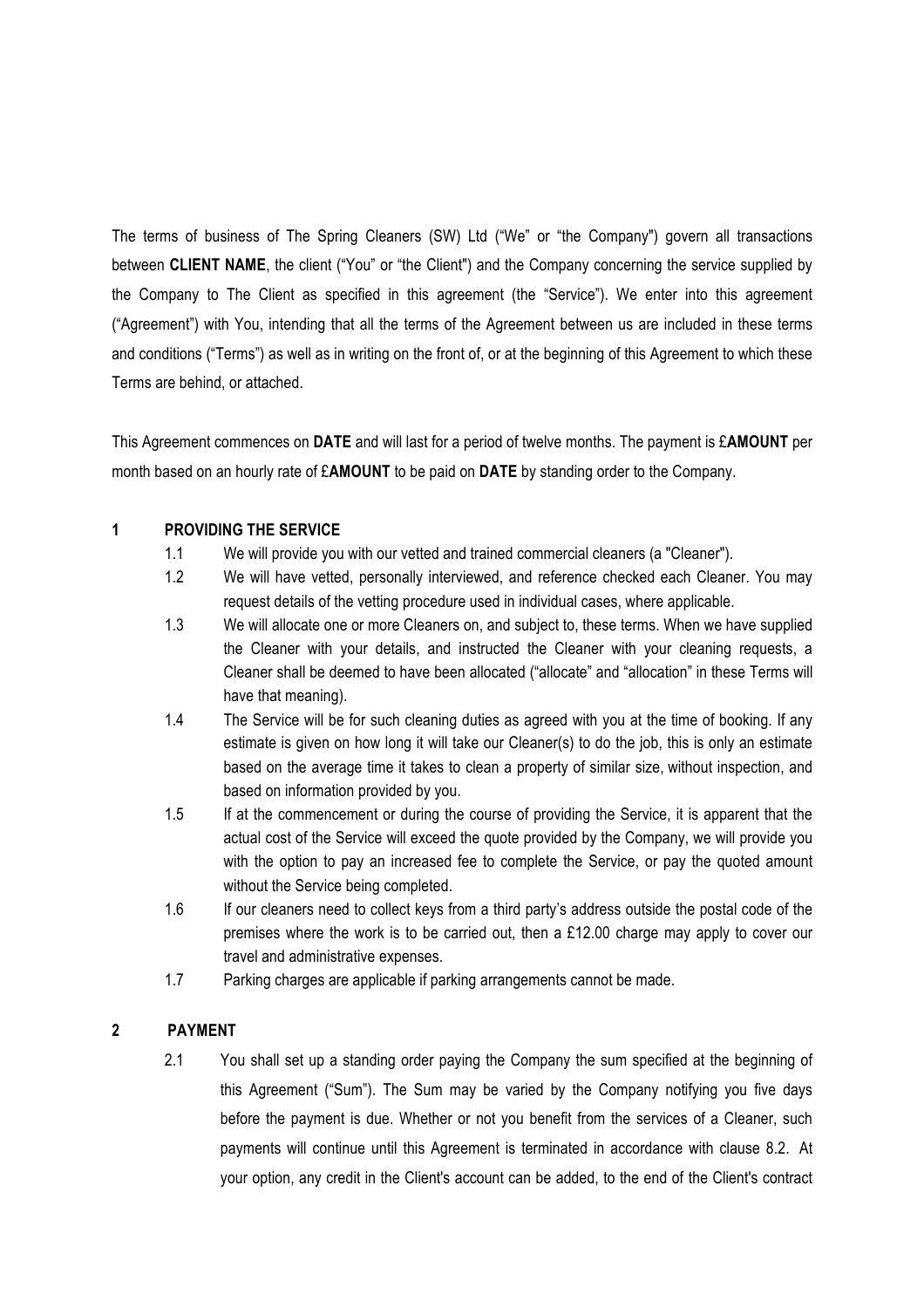so that we will continue to provide you with a Cleaner, even if this Agreement has been terminated in accordance with clause 8.2, until the period credited expires, or you may arrange with the Company to take the period credited during the term of the contract.

2.2 You agree to pay the full amount for 50 weeks over a rolling year period, providing for two weeks holiday per annum or cancellation providing that a minimum of 15 days notice is given. If less than 15 days notice but more than two days notice is given for cancellation or holiday, half the agreed fee will become payable. If less than two days notice is given for cancellation or holiday, the agreed fee is still payable. If 15 days notice is given for cancellation or holidays exceeding the two weeks allocated within

a 12-month period, half the agreed fee will be required as a retainer for our services.

- 2.3 The minimum fixed term for this Agreement is three months (the "Initial Term"). After this, you can end this Agreement by giving at least three month's written notice to the Company, at the address, to end this Agreement under Clause 7.
- 2.4 On termination of this Agreement by either party no rebate will be made where you have declined the allocation of a Cleaner in respect of any period for which you have paid the Company in advance.
- 2.5 If you use the Cleaner for more hours than you have paid for, you are liable to pay an additional fee according to those hours.
- 2.6 All payments must be paid when due. If such payment is not received when due, the full price becomes payable, and any expenses incurred by the Company in recovery of the balance shall be chargeable to you. Correspondence from the Company to you regarding the recovery of outstanding balance will be charged in line with other professional institutions, (including mediation, out of court settlement or any action taken for recovery of debt from you).
- 2.7 If the Company have not received payment in full for the Service within one calendar month, then a late payment fee of 8.5% applies for the first month. Interest will be charged on the fixed rate of 8.5% per month on any amount remains outstanding thereafter.

# **3 THE COMPANY'S OBLIGATIONS**

- 3.1 The Company is entitled to undertake a job safety analysis before the commencement of any work to assess the health and safety risk at the premises.
- 3.2 The Company may, either before or during the provision of the Service not use or cease using any materials or cleaning equipment provided by you if the Cleaner thinks, in their absolute discretion, that the use of such materials or cleaning equipment poses a risk to health and safety.

# **4 THE CLIENT'S OBLIGATIONS**

4.1 You will keep us fully notified by giving a minimum of two working days notice of: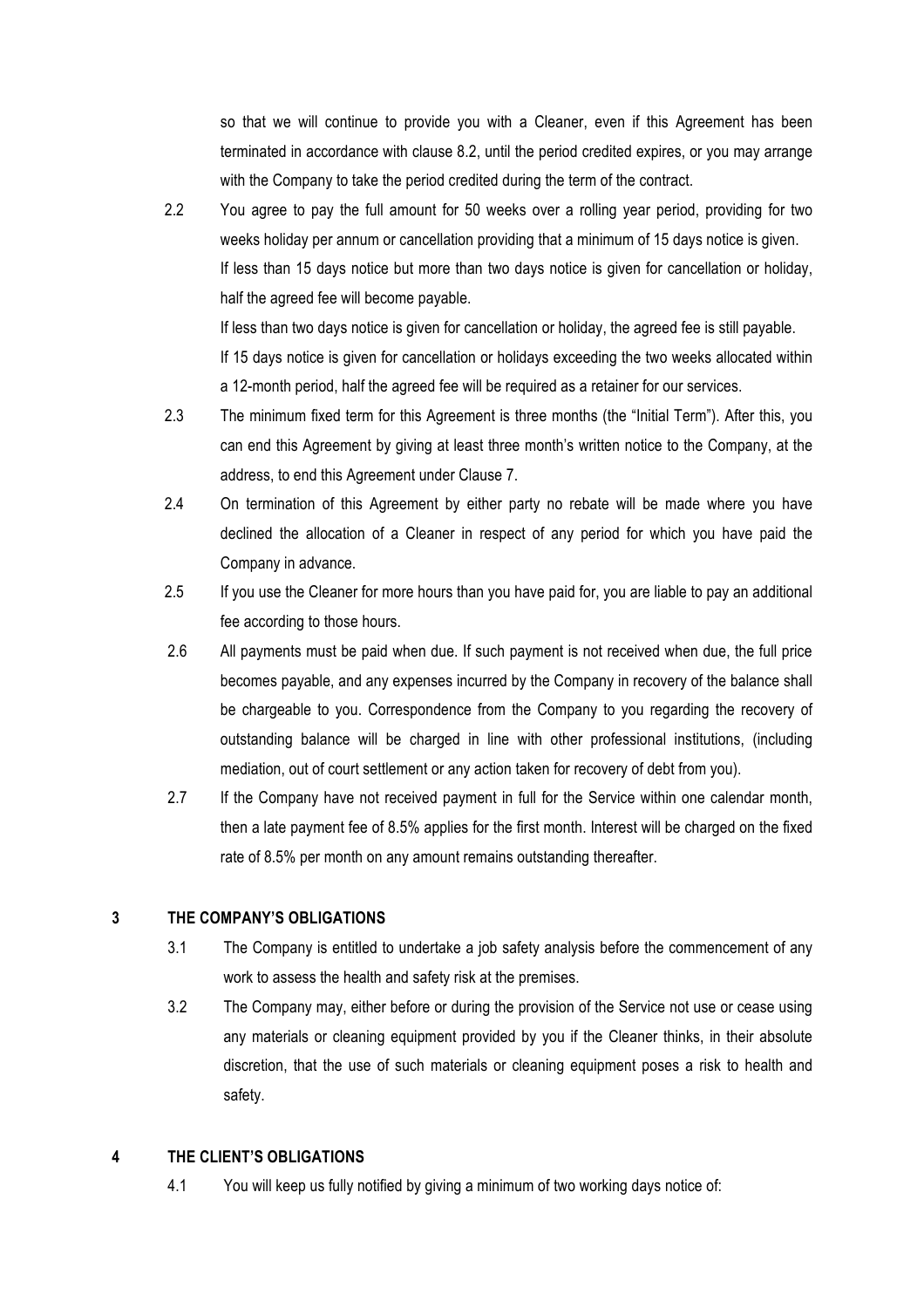- 4.2.1 Any changes in requirements relating to the hours or days worked by a Cleaner; or
- 4.2.2 Any complaint about a Cleaner which causes you to wish to appoint a new Cleaner instead of the existing Cleaner;
- 4.3 You will supply all the necessary and operational cleaning, vacuuming, and/or ironing equipment needed to do the job to your requirements which must be safe to operate. The Cleaner has the right at their absolute discretion to refuse to use any equipment or cleaning materials that they deem to pose a risk to their health and safety.
- 4.4 You must give a clear set of instructions should you have any requirements to the Cleaner and must only require him/her to undertake commercial cleaning.
- 4.5 The Client acknowledges that if they have any complaint regarding the standard of the cleaning service provided, they will notify the Company and allow them 24-hours or as agreed to correct the situation. No payment for the services will be withheld until after this has occurred.
- 4.6 You acknowledge that the Company invests significant resources in recruiting, selecting and training its Cleaners. Unless the Company gives prior written permission, you must not, directly or indirectly, engage, employ or contract with any Cleaner to provide any commercial cleaning services to you or any associate for any period during which services are provided by the Company or for a period within 12 months after the conclusion of any Service.
- 4.7 The Client acknowledges that the Company may suffer loss and damage, including, without limitation consequential loss, as a result of a breach of this clause by you
- 4.8 The Client must not request any personal details of the Cleaner, and should they need to contact them, this should be only through the Company.

#### **5 INSURANCE**

- 5.1 The Company have public and employer's liability insurance. The policy will cover major accidental damage caused by our Cleaners. You must inform us of any incident where an accident, breakage, damage to property or theft has occurred due to any act of the Cleaner within 24 hours of completion of the Service.
- 5.2 Any claims reported later than 24 hours after the clean will not be considered. If a report of damage is made on a Saturday it must be reported by Monday 12pm to be accepted as a valid claim.
- 5.3 All fragile and highly breakable items must be secured or removed. Items excluded from liability are: cash, jewellery, items of sentimental value, art and antiques. We may require entry to the location of the claim within 24 hours to correct or assess the problem.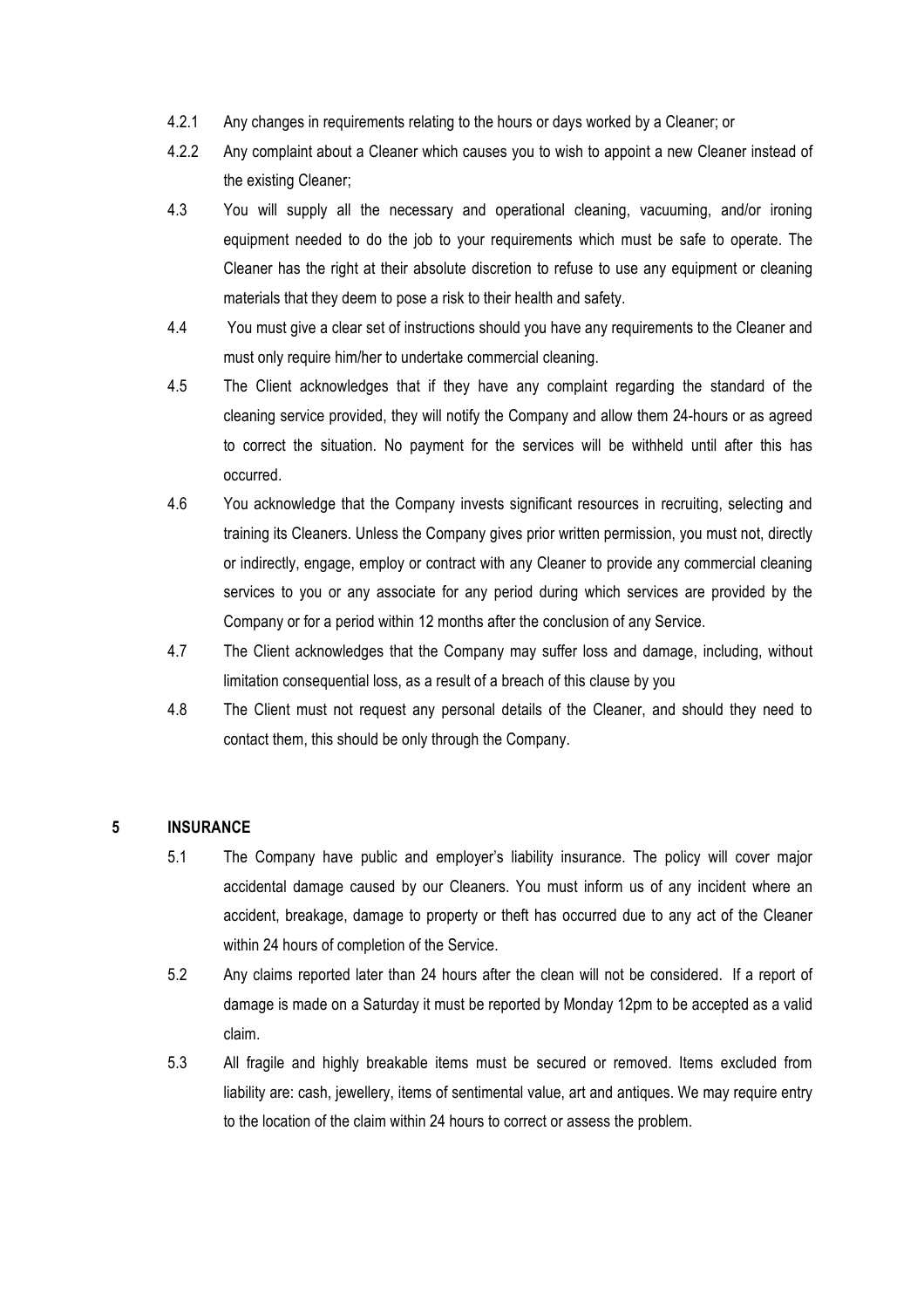- 5.4 You acknowledge and agree that the Company does not have access to police records, and may not have access to criminal records, when vetting Cleaners and we cannot be liable for false or misleading information provided by Cleaners.
- 5.5 We will not arrange for the insurance referred to in this clause if the Company fee has not been paid by the Client in accordance with the terms and conditions of this Agreement.

# **6 EXCLUSION OF LIABILITY**

- 6.1 To the extent permitted by law, the Company hereby excludes liability, for any loss or damage whatsoever, including breach of contract, breach of any statutory provisions or implied terms, and/or as a result of negligence of the Company or its employees.
- 6.2 In any event, the Company does not accept liability for any business loss (including, without limitation, any loss of contracts or business opportunity, loss of revenue, loss of profits or loss of anticipated savings in expenditure).
- 6.3 The Company may keep any retainer, and decide not to allocate you a Cleaner, if it believes that the Client is acting unlawfully, or is an unsuitable or unreasonable contractor, the Company's decision being final in this matter.
- 6.4 Not completing or providing the Service due to an act or omission by you or any other person at the Premises during provision of the Service;
- 6.5 Existing dirt, wear, damage or stains that cannot be completely cleaned or removed; old stains that cannot be removed using normal cleaning methods.
- 6.6 Any wear or discolouring of fabric or surfaces becoming more visible once dirt has been removed;
- 6.7 All fragile and highly breakable items, cash, jewellery, items of sentimental value, art and antiques.
- 6.8 Accidental damage due to faulty equipment.
- 6.9 Any accidental damage caused by a Cleaner, if there is an outstanding amount owed to us excluding payment due for the cleaning visit when the accident happened.
- 6.10 The Company will not be responsible for triggering any alarm systems. You need to provide special instructions for deactivation/activation of any alarm systems.

# **7 TERMINATION**

- 7.1 Subject to clauses 2.5 we can terminate this Agreement only by giving not less than two working days notice in writing to the Client.
- 7.2 You can terminate this Agreement only by giving at least three months notice in writing to the Company such notice to be given to expire at the end of the Initial Term or at the end of a Quarter.